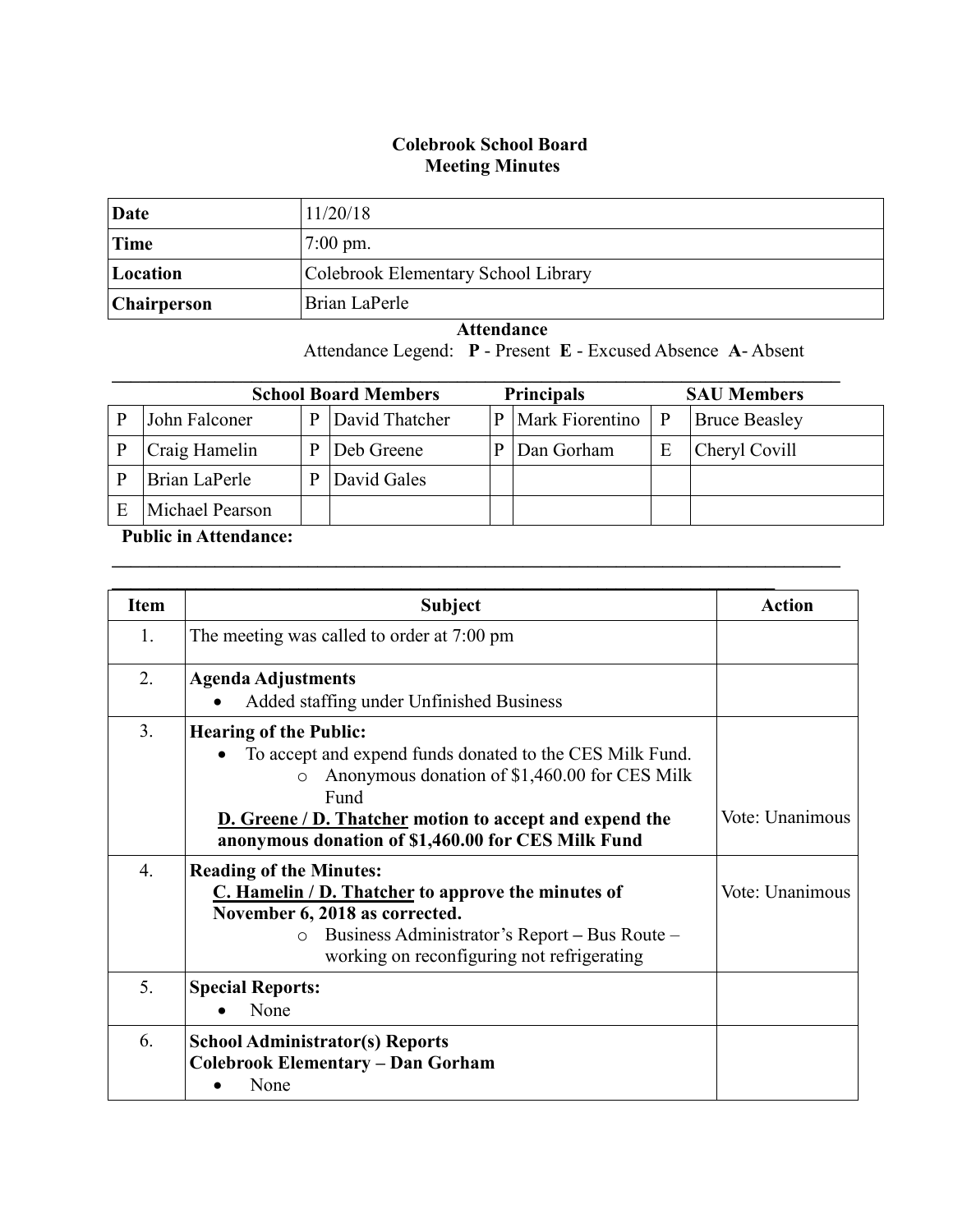|    | <b>Colebrook Academy - Mark Fiorentino</b>                      |  |  |  |
|----|-----------------------------------------------------------------|--|--|--|
|    |                                                                 |  |  |  |
|    | College Acceptances have started to come in for our seniors.    |  |  |  |
|    | Lake Sumter State College in Florida, Daytona State College     |  |  |  |
|    | in Florida, and Norwich University.                             |  |  |  |
|    | Next Semester we have two students attending the LNA            |  |  |  |
|    | program and several students are participating in Extended      |  |  |  |
|    | Learning Opportunities such as School to Work and job           |  |  |  |
|    | shadows. 2 Seniors LNA, 5 Seniors, 1 senior Culinary at the     |  |  |  |
|    | Black Bear, 1 Senior at C.B. Transport going into Plumbing &    |  |  |  |
|    | Heating.                                                        |  |  |  |
|    | JICJ – Unauthorized Communication Devices & JICJ-R Use          |  |  |  |
|    | of Communication Devices. At the last board meeting we          |  |  |  |
|    | discussed these policies and the student handbook policy        |  |  |  |
|    | being out of sync. The Student Handbook was developed           |  |  |  |
|    | using the JICJ-R policy as M. Fiorentino guide.                 |  |  |  |
|    | M. Fiorentino mentioned the R-policies are the<br>$\circ$       |  |  |  |
|    | procedure for the JICJ policies.                                |  |  |  |
|    | Same policy with 2 different names<br>$\circ$                   |  |  |  |
|    | Clean up the policy name and have the<br>$\circ$                |  |  |  |
|    | board decide which policy name is correct                       |  |  |  |
|    | Animals in school. Upon reading the policy they checked with    |  |  |  |
|    | the nurse and the Canaan nurse and not students have an         |  |  |  |
|    | allergy. The Biology teacher would like a rabbit in the room to |  |  |  |
|    | be taken home during vacations and summer months.               |  |  |  |
|    | Booster Club - \$4,000 in the Athletic Fund, Sally Biron with a |  |  |  |
|    | match for equipment for the Athletic team. This is in memory    |  |  |  |
|    | of her husband Bruce Biron.                                     |  |  |  |
|    | M. Fiorentino will have "Notice Hearing of the Public" on       |  |  |  |
|    | December 4, 2018 to talk with the board.                        |  |  |  |
|    |                                                                 |  |  |  |
| 7. | <b>Superintendent's Report: Bruce Beasley</b>                   |  |  |  |
|    | B. Beasley attended the Thanksgiving Dinner at CES and          |  |  |  |
|    | CA., M. Fiorentino was serving along with School Resource       |  |  |  |
|    | Officer Dakota Lurvey                                           |  |  |  |
|    | Book Fair - there was a lot of activity and a great turnout.    |  |  |  |
|    | CA position has been filled.<br>٠                               |  |  |  |
|    | The amber light switch blew on the small bus. David             |  |  |  |
|    | Woodard will be repairing the switch.                           |  |  |  |
|    | Stewartstown buses will be taking students on their trip to     |  |  |  |
|    | Manchester.                                                     |  |  |  |
|    | B. Beasley will be sending a big "Thank You" for their<br>٠     |  |  |  |
|    | service.                                                        |  |  |  |
|    | David Goulet is working with Consolidated Communications        |  |  |  |
|    | to install the new phone system. Hopefully within the month     |  |  |  |
|    | of November.                                                    |  |  |  |
|    | The Colebrook Downtown Development Association will             |  |  |  |
|    |                                                                 |  |  |  |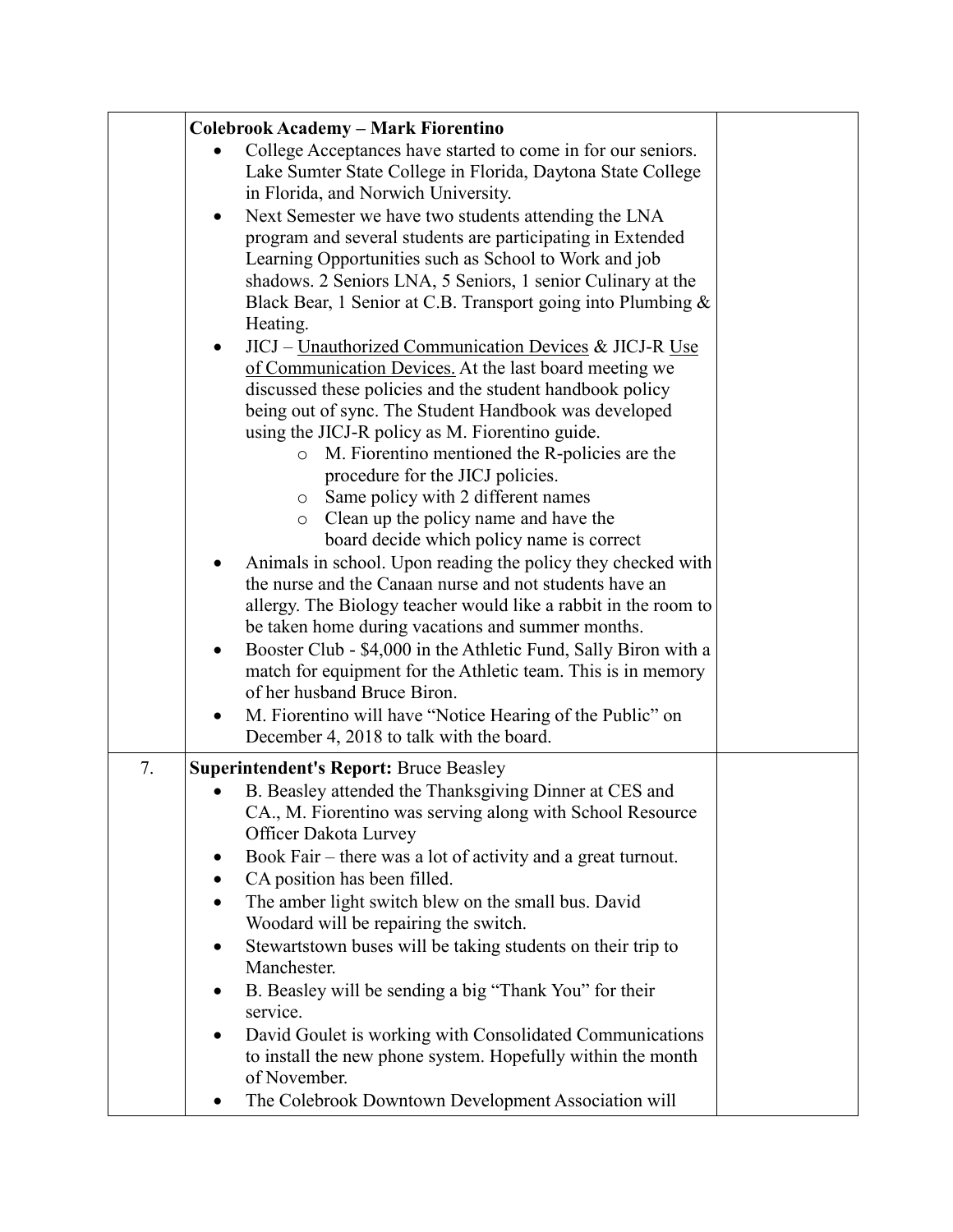|     | have their annual Snowflake festival on December 8, 2018.<br>There is a conflict with the fireworks. There will be a building<br>request for signatures.                                                                                                                                                                                                                                                                                                                                                                                                                                             |  |
|-----|------------------------------------------------------------------------------------------------------------------------------------------------------------------------------------------------------------------------------------------------------------------------------------------------------------------------------------------------------------------------------------------------------------------------------------------------------------------------------------------------------------------------------------------------------------------------------------------------------|--|
| 8.  | <b>Business Administrator's Report: Cheryl Covill</b><br>Discussed under Superintendent's Report<br>$\bullet$                                                                                                                                                                                                                                                                                                                                                                                                                                                                                        |  |
| 9.  | <b>NH School Board Association Business: John Falconer</b><br>Look at website for upcoming workshops.                                                                                                                                                                                                                                                                                                                                                                                                                                                                                                |  |
| 10. | Co-Curricular Committee Report: Brian LaPerle<br>None<br>$\bullet$                                                                                                                                                                                                                                                                                                                                                                                                                                                                                                                                   |  |
| 11. | <b>Building Committee: Craig Hamelin</b><br>Received 2 bids for the Colebrook School Renovations. Both<br>bidders toured the school.<br>Daniel Hebert<br>$\Omega$<br><b>Couture Construction</b><br>$\circ$                                                                                                                                                                                                                                                                                                                                                                                          |  |
| 12. | <b>Policy Committee Report: Deb Greene</b><br>Working on the "J's" Policies<br>Next meeting on $11/29$ @ 6:00 p.m.                                                                                                                                                                                                                                                                                                                                                                                                                                                                                   |  |
| 13. | <b>Support Staff Committee Report: Michael Pearson</b><br>Will meet on December $5^{th}$ ( $\alpha$ ) 7:00 a.m. at the SAU 7 office.                                                                                                                                                                                                                                                                                                                                                                                                                                                                 |  |
| 14. | <b>Negotiations Committee Report: John Falconer</b><br>There are a number of things that have come to surface. Make<br>sure to review them at the next meeting.<br>B. Beasley has asked for timesheets for the stipend positions<br>$\bullet$<br>for managing the retirees.<br>Extra week of retiring teachers at the end of the school year.<br>$\bullet$<br>Further discussion at next meeting.                                                                                                                                                                                                    |  |
| 15. | <b>Curriculum Committee Report: David Gales</b><br>None<br>$\bullet$                                                                                                                                                                                                                                                                                                                                                                                                                                                                                                                                 |  |
| 16. | <b>Technology Committee Report: David Gales</b><br>Discussed under Superintendent's Report                                                                                                                                                                                                                                                                                                                                                                                                                                                                                                           |  |
| 17. | <b>Collaborative Committee Report: Brian LaPerle</b><br>Thanked B. Beasley for doing a great job.<br>Met on November 17 <sup>th</sup> and B. Beasley spoke on the 3 models.<br>$\bullet$<br>Focused on the model that is flowing at the top<br>B. Beasley explained to the board members about the model<br>$\bullet$<br>that has surfaced to the top.<br>SAU 7 meeting with the board- received nice output.<br>Need to work on questions that they do not have answers too.<br>The goal is to improve the education of the students.<br>If anyone has any different options let B. Beasley know as |  |